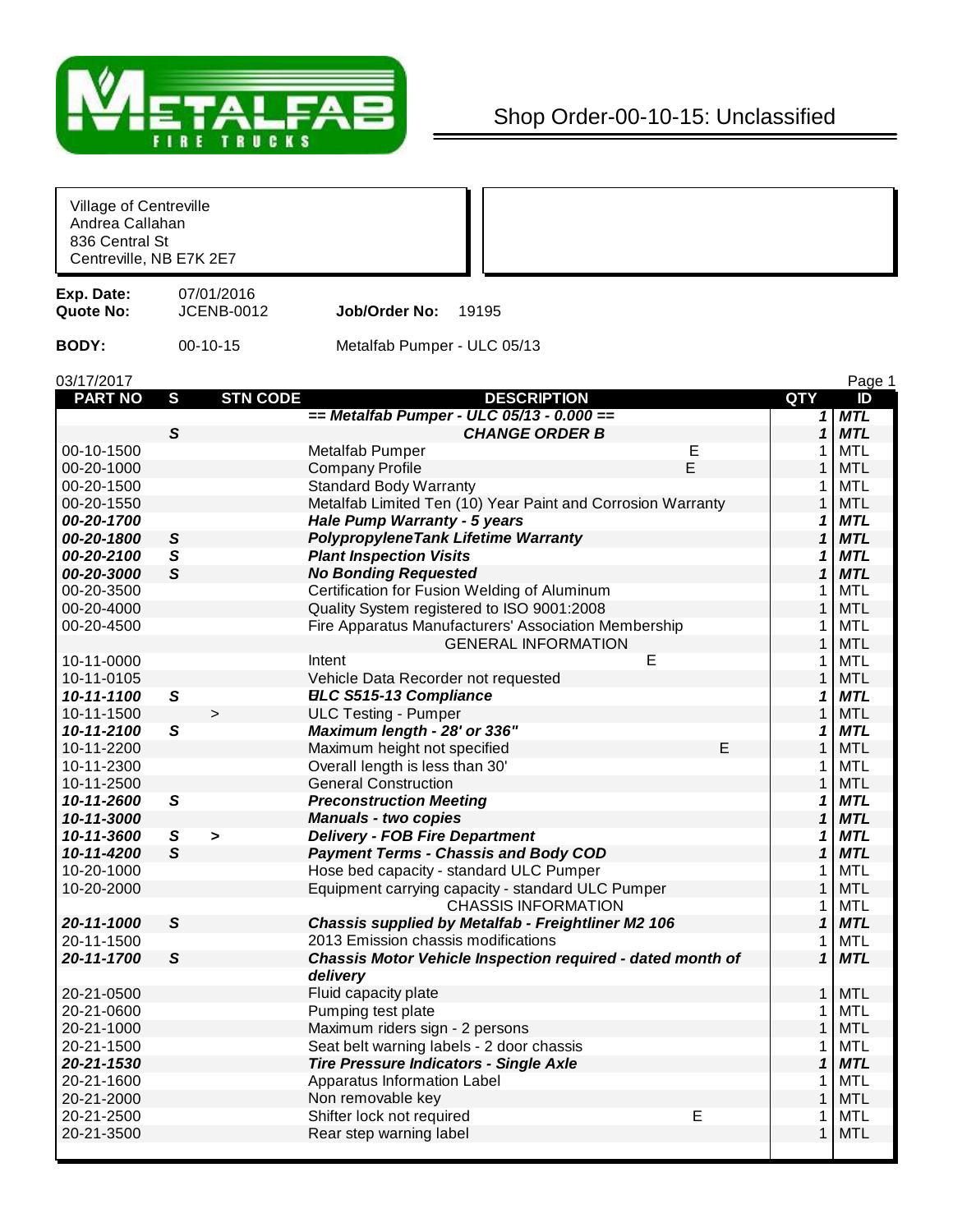| 03/17/2017     |                |                 |                                                                     |                            | Page 2     |
|----------------|----------------|-----------------|---------------------------------------------------------------------|----------------------------|------------|
| <b>PART NO</b> | S              | <b>STN CODE</b> | <b>DESCRIPTION</b>                                                  | QTY                        | ID         |
| 20-21-3810     |                |                 | Front mudflaps provided with chassis                                |                            | $1$ MTL    |
|                |                |                 | E                                                                   |                            |            |
| 20-21-4000     |                |                 | Rear mudflaps - Metalfab Logo                                       | 1                          | <b>MTL</b> |
| 20-31-0200     |                |                 | Fuel fill label - Ultra Low Sulfur Diesel only                      | $\mathbf{1}$               | <b>MTL</b> |
| 20-31-0500     |                |                 | Alum tread fuel tank trim, Conv - 2 door                            | 1                          | <b>MTL</b> |
| 20-31-1900     | ${\mathcal S}$ |                 | Chassis cab painted by chassis OEM                                  | $\mathbf{1}$               | <b>MTL</b> |
| 20-31-7500     | $\mathbf{s}$   |                 | Console in cab                                                      | 1                          | <b>MTL</b> |
| 20-41-0600     |                |                 | Intake air shutoff for engine not required                          | $\mathbf{1}$               | <b>MTL</b> |
| 20-41-0900     |                |                 | Auxiliary braking system disabled when pumping                      | 1                          | <b>MTL</b> |
| 20-41-1100     |                |                 | Transmission programming - Allison WT                               | $\mathbf{1}$               | <b>MTL</b> |
| 20-41-1500     |                |                 | Extend exhaust pipe - RS front of rear wheels                       | 1                          | MTL        |
|                |                |                 | Е                                                                   |                            |            |
| 20-41-1900     |                |                 | Е<br>Battery boost terminals with chassis                           | 1                          | MTL        |
| 20-41-2000     |                |                 | Chassis batteries remain in OEM location                            | $\mathbf{1}$               | <b>MTL</b> |
| 20-41-2510     |                |                 | Fuel fill at step fuel tank under cab                               | 1                          | MTL        |
| 20-41-2600     |                |                 | Chassis fuel tank remains in OEM location                           | $\mathbf{1}$               | <b>MTL</b> |
| 20-41-5010     |                |                 | Rear Tow Hooks - through rear of body                               | 1                          | <b>MTL</b> |
| 20-51-0710     |                |                 | <b>Master Battery Disconnect included with Freightliner chassis</b> | 1                          | <b>MTL</b> |
| 20-51-2500     |                |                 | Back up alarm included with chassis                                 | 1                          | <b>MTL</b> |
| 20-51-3400     |                |                 | Protection valve installed for air operated accessories             | 1                          | <b>MTL</b> |
| 20-51-4000     |                |                 | Auto eject for air inlet - LS                                       | 1                          | <b>MTL</b> |
| 20-51-5600     |                |                 | Flashing headlights w/daytime running lights                        | $\boldsymbol{\mathcal{L}}$ | <b>MTL</b> |
| 20-51-6200     | $\mathsf{s}$   | $\geq$          | 120 volt 20 A shore line receptacle                                 | 2                          | <b>MTL</b> |
| 20-51-6500     |                |                 | Kussmaul Autocharge 1000 battery conditioner w/battery saver        | $\mathbf{1}$               | <b>MTL</b> |
|                |                |                 |                                                                     |                            |            |
| 20-51-7100     |                |                 | Electric System Manager                                             | $\mathbf{1}$               | <b>MTL</b> |
| 20-51-7500     |                |                 | Super Auto eject for 120 v - 20 A with sealed enclosure             | 1                          | <b>MTL</b> |
| 20-51-8510     | U              |                 | Engine compartment lights - LED (pr)                                | 1                          |            |
| 20-51-9001     | $\mathbf{s}$   |                 | Air horns with chassis - hood mounted with dual lanyard             | 1                          | <b>MTL</b> |
|                |                |                 | controls                                                            |                            |            |
| 20-52-3500     |                | >               | Chassis steering wheel lined up by Metalfab                         | 1                          | <b>MTL</b> |
|                |                |                 | E                                                                   |                            |            |
| 20-52-4000     | S              |                 | <b>Rear View Camera system</b>                                      | 1                          | <b>MTL</b> |
| 20-60-0400     |                |                 | Chassis wheelbase does not change                                   | $\mathbf{1}$               | <b>MTL</b> |
| 20-99-05AA     | U <            |                 | Air horn control on pump panel                                      | 1                          |            |
|                |                |                 | <b>SOPT 475</b>                                                     |                            |            |
|                |                |                 |                                                                     |                            |            |
|                |                |                 | PUMP AND PLUMBING                                                   |                            | 1 MTL      |
| 30-11-3010     | ${\mathsf S}$  |                 | Hale RSD pump/plumbing package                                      | 1                          | <b>MTL</b> |
| 30-11-30AA     | U              |                 | Hale RSD PTO pump - 1050 IGPM                                       | $\boldsymbol{\mathcal{L}}$ |            |
| 30-15-0303     |                |                 | Plumbing - non manifold pump SM                                     | 1                          | <b>MTL</b> |
|                |                |                 | E                                                                   |                            |            |
| 30-20-0500     |                |                 | Valves and controls - side mount panel                              | 1                          | <b>MTL</b> |
| 30-20-1001     |                |                 | Valve brand not specified<br>E                                      | $\mathbf{1}$               | <b>MTL</b> |
| 30-20-1640     |                |                 | Piping galvanized steel - MG/DSD pump                               | 1                          | <b>MTL</b> |
| 30-20-1700     | ${\mathsf S}$  |                 | 1-1/2" thread specifications - NPSH                                 | $\boldsymbol{\mathcal{L}}$ | <b>MTL</b> |
| 30-20-1800     | $\mathsf{s}$   |                 | 2-1/2" thread specifications - BCT                                  | 1                          | <b>MTL</b> |
| 30-20-2000     |                |                 | Piping hydrostatic test                                             | $\mathbf{1}$               | <b>MTL</b> |
| 30-20-2505     |                |                 | Anodes in suction and discharge piping not requested                | 1                          | <b>MTL</b> |
| 30-21-9500     |                |                 | Tank to Pump 4" Ball valve, handwheel control with check            | $\mathbf{1}$               | <b>MTL</b> |
|                |                |                 | valve manifold pump                                                 |                            |            |
| 30-22-0500     |                |                 | <b>Tank Fill valve 2"</b>                                           | 1                          | <b>MTL</b> |
| 30-31-4000     | S              |                 | Suction - 6" each side non manifold pump 6" header                  | 1                          | <b>MTL</b> |
| 30-31-7100     |                | $\geq$          | Hale master intake suction valve - handwheel control                | $\overline{\mathbf{2}}$    | <b>MTL</b> |
| 30-32-7520     |                |                 | Suction - 2-1/2" left side, bleeder, non manifold pump              | 1                          | <b>MTL</b> |
| 30-40-2006     |                |                 | 4" right discharge, plumbed 3", non manifold pump                   | $\boldsymbol{\mathcal{L}}$ | <b>MTL</b> |
| 30-41-2006     |                |                 | 2-1/2" RS discharge, bleeder, non manifold pump                     | 1                          | <b>MTL</b> |
| 30-41-2506     |                |                 | 2-1/2" LS discharge, bleeder, non manifold pump                     | $\mathbf{2}$               | <b>MTL</b> |
| 30-42-8500     | S              |                 | 1-1/2" rear discharge, plumbed 2"                                   | $\boldsymbol{2}$           | <b>MTL</b> |
| 30-43-1500     |                |                 | 2-1/2" rear discharge, plumbed 2-1/2", bleeder                      | $\overline{2}$             | <b>MTL</b> |
|                |                |                 |                                                                     |                            |            |
|                |                |                 |                                                                     |                            |            |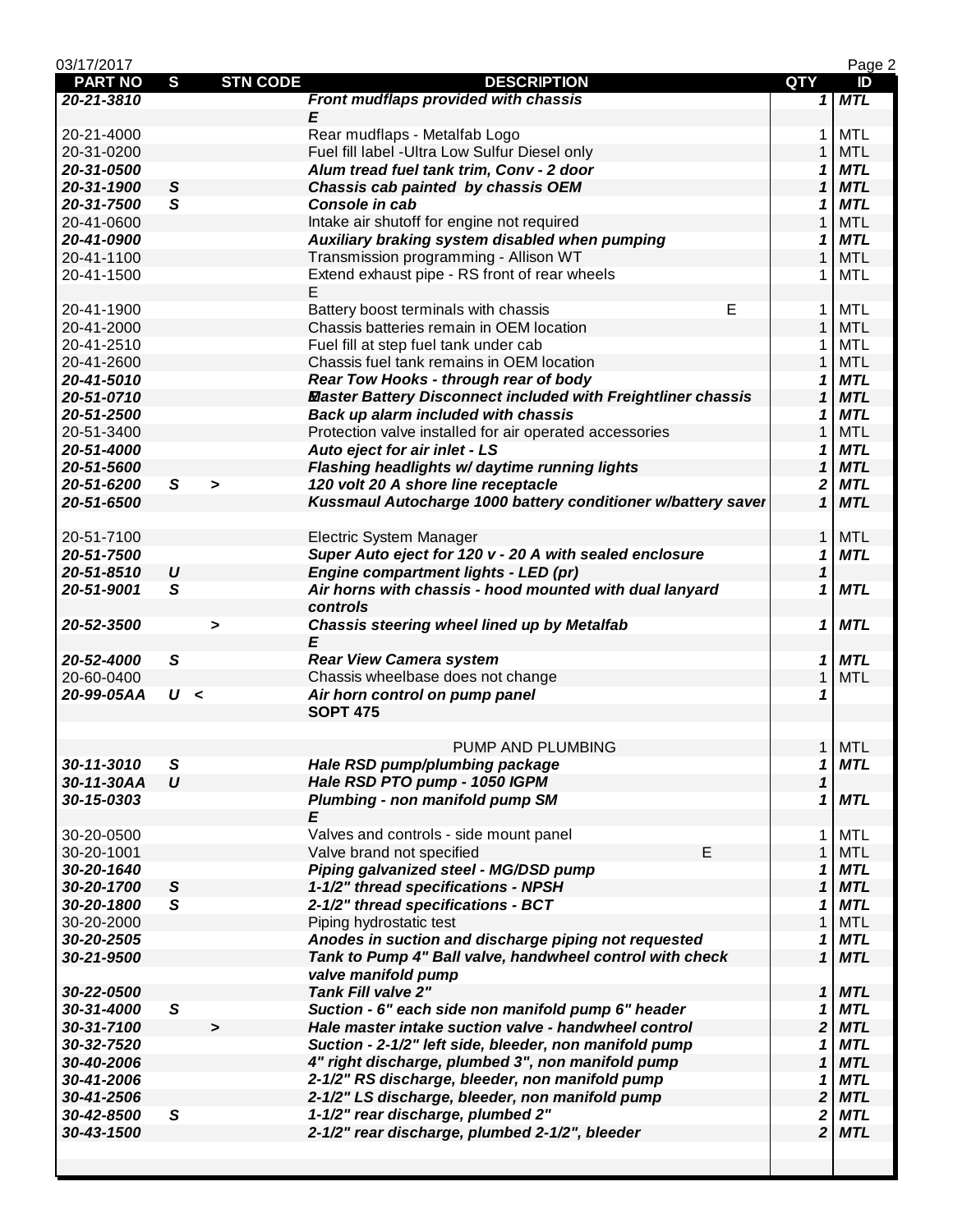| 03/17/2017     |                  |                 |                                                                |                  | Page 3     |
|----------------|------------------|-----------------|----------------------------------------------------------------|------------------|------------|
| <b>PART NO</b> | $\mathbf{s}$     | <b>STN CODE</b> | <b>DESCRIPTION</b>                                             | <b>QTY</b>       | ID         |
| 30-51-0400     |                  |                 | <b>Pump shift - PTO Pump and Roll</b>                          |                  | $1$ MTL    |
| 30-51-1500     |                  |                 | <b>Power shift PTO - Automatic transmission</b>                | $\mathbf{1}$     | <b>MTL</b> |
| 30-51-1501     |                  |                 | <b>PTO</b> driveshaft<br>Е                                     | 1                | <b>MTL</b> |
| 30-51-6800     |                  |                 | FRC InControl Governor/Throttle engine display with throttle   | 1                | <b>MTL</b> |
|                |                  |                 | knob                                                           |                  |            |
| 30-51-701A     | $\boldsymbol{U}$ |                 | Suction side relief valve for MIV                              | $\boldsymbol{2}$ |            |
| 30-51-8100     |                  |                 | Heat exchanger included with chassis                           | 1                | <b>MTL</b> |
| 30-52-1000     |                  |                 | Master drain V/V, 12 port                                      | $\mathbf{1}$     | <b>MTL</b> |
| 30-52-2000     |                  |                 | Drain valve for foam system header                             | 1                | <b>MTL</b> |
| 30-52-5510     |                  |                 | Foam system-Hypro FoamPro 2001 Single Tank                     | $\mathbf{1}$     | <b>MTL</b> |
| 30-52-9100     |                  |                 | Foam concentrate label at foam tank fill                       | 1                | <b>MTL</b> |
| 30-52-9200     |                  |                 | <b>Foam System Instruction Plates</b>                          | 1                | <b>MTL</b> |
| 30-52-9400     |                  |                 | <b>NFPA Foam System certification test</b>                     | 1                | <b>MTL</b> |
| 30-99-06AA     | U <              |                 | Trident automatic air primer - 3 location, 3 barrel            | $\mathbf{1}$     |            |
|                |                  |                 | <b>SOPT 586</b>                                                |                  |            |
|                |                  |                 | Additional air tank provided with the chassis                  |                  |            |
|                |                  |                 |                                                                |                  |            |
|                |                  |                 | <b>WATER AND FOAM TANKS</b>                                    | $\mathbf{1}$     | <b>MTL</b> |
| 40-11-2100     | S                |                 | Ultra-Tank water tank (Imperial gallons)                       | 1                | <b>MTL</b> |
| 40-11-2200     |                  |                 | Water tank capacity certification (tank manufacturer)          | $\mathbf{1}$     | <b>MTL</b> |
| 40-11-5500     | S                |                 | <b>Tank capacity 1200 Imperial Gallons</b>                     | 1                | <b>MTL</b> |
| 40-12-4500     | $\mathsf{s}$     |                 | Foam cell - 20 Imperial gallon                                 | $\mathbf 1$      | <b>MTL</b> |
| 40-21-1000     |                  |                 | 4" tank to pump connection                                     | 1                | <b>MTL</b> |
| 40-22-0500     |                  |                 | 2" tank fill connection                                        | 1                | <b>MTL</b> |
| 40-23-0500     |                  |                 | 1" water level gauge connection                                | 1                | <b>MTL</b> |
| 40-23-1040     | $\mathsf{s}$     |                 | 4" direct fill connection for 40-31-99AA                       | $\mathbf{1}$     | <b>MTL</b> |
| 40-23-1060     | $\mathbf{s}$     |                 | 10" Newton dump connection for 40-99-05AA                      | 1                | <b>MTL</b> |
| 40-30-0500     | $\mathsf{s}$     |                 | Sump drain valve (3" quarter turn valve)                       | 1                | <b>MTL</b> |
| 40-30-1000     |                  |                 | Water Fill Box front left corner                               | 1                | <b>MTL</b> |
| 40-31-99AA     | U <              |                 | 4" Storz Tank fill, right side panel, 3" valve with slow close | $\mathbf{1}$     |            |
|                |                  |                 | <b>SOPT</b>                                                    |                  |            |
|                |                  |                 | Pull/push control located adjacent to fill inlet               |                  |            |
|                |                  |                 | Include bleeder valve near the fill connection                 |                  |            |
|                |                  |                 |                                                                |                  |            |
| 40-99-05AA     | U <              |                 | Dump valve provision only - capped                             | 1                |            |
|                |                  |                 | <b>SOPT 143</b>                                                |                  |            |
|                |                  |                 | Cutout in back wall of back compartment complete with a        |                  |            |
|                |                  |                 | bolt on cover plate.                                           |                  |            |
|                |                  |                 |                                                                |                  |            |
|                |                  |                 | <b>ELECTRICAL</b>                                              | $\mathbf{1}$     | <b>MTL</b> |
| 50-11-0500     |                  |                 | Base electrical system                                         | 1                | MTL        |
| 50-11-0600     |                  |                 | <b>Warning Light Certification</b>                             | $\mathbf{1}$     | <b>MTL</b> |
| 50-11-0700     |                  |                 | Low Voltage Electrical system test                             | 1                | <b>MTL</b> |
| 50-11-0800     |                  |                 | Low Voltage Electrical System Documents                        | $\mathbf{1}$     | <b>MTL</b> |
| 50-11-0900     |                  |                 | Rocker switch panel with master warning switch                 | 1                | <b>MTL</b> |
| 50-11-1400     |                  |                 | Federal PA300 100 watt siren                                   | $\mathbf{1}$     | <b>MTL</b> |
| 50-11-1620     |                  |                 | Siren speaker, 100 watt, in front bumper                       | 1                | MTL        |
| 50-11-2600     |                  |                 | Siren to be accessible to driver and officer                   | 1                | <b>MTL</b> |
| 50-11-5810     | $\mathsf{s}$     | $\geq$          | <b>Federal lighting package</b>                                | 1                | <b>MTL</b> |
| 50-11-58AA     |                  | U <             | Federal LPX53-DS NFPA led lightbar                             | $\mathbf{1}$     |            |
|                |                  |                 | <b>SOPT 798</b>                                                |                  |            |
|                |                  |                 |                                                                |                  |            |
| 50-11-7600     | S                |                 | LED Traffic Advisor warning lights - TAM83 - surface mount     | 1                | <b>MTL</b> |
| 50-11-9010     | $\boldsymbol{U}$ |                 | Rear beacons, Federal NVG10 (pr), both red                     | $\mathbf 1$      |            |
| 50-12-5020     |                  |                 | Front LED flashers (pr)-red Federal QL64XF-R                   | 1                | MTL        |
| 50-12-5210     |                  |                 | Front side inter Its (pr)-red LED Federal QL64XF-R             | $\mathbf{1}$     | <b>MTL</b> |
| 50-12-5310     |                  |                 | Body side inter Its (pr)-red LED Federal QL64XF-R              | 1                | MTL        |
|                | U <              |                 | <b>Unity LED Rear Flood lights (pr)</b>                        | $\mathbf{1}$     |            |
| 50-21-1505     |                  |                 | SOPT 255a                                                      |                  |            |
|                |                  |                 |                                                                |                  |            |
|                |                  |                 |                                                                |                  |            |
|                |                  |                 |                                                                |                  |            |
|                |                  |                 |                                                                |                  |            |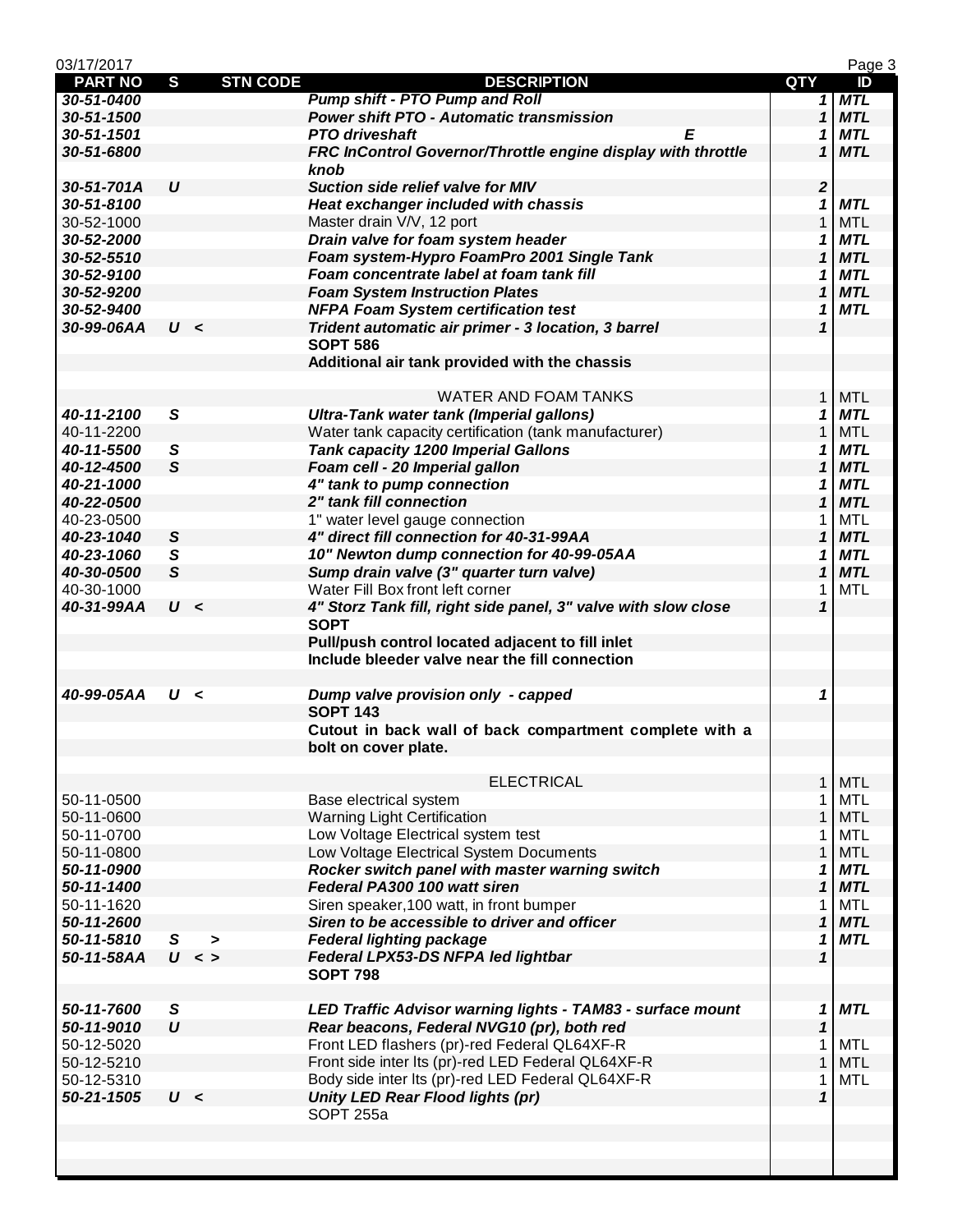| 03/17/2017     |                  |                       |                 |                                                                   |                            | Page 4     |
|----------------|------------------|-----------------------|-----------------|-------------------------------------------------------------------|----------------------------|------------|
| <b>PART NO</b> | $\mathbf{s}$     |                       | <b>STN CODE</b> | <b>DESCRIPTION</b>                                                | <b>QTY</b>                 | ID         |
| 50-21-1610     | $\overline{U}$ < |                       |                 | Parking ditch lights in rear fenders - LED w/ SS housing (pr)     | 1                          |            |
|                |                  |                       |                 | SOPT <sub>160a</sub>                                              |                            |            |
|                |                  |                       |                 | Switched in cab and interlocked with reverse gear of transmission |                            |            |
| 50-21-2540     | U                |                       |                 | FRC Telescoping SPECTRA LED 12V flood (ea)                        | 2                          |            |
| 50-21-5100     |                  | $\,>$                 |                 | Compartment lighting - LED tube lights in each compartment        | $\mathbf{1}$               | <b>MTL</b> |
|                |                  |                       |                 | (rollup doors)                                                    |                            |            |
| 50-21-5500     |                  |                       |                 | Door Ajar warning light                                           | $\mathbf{1}$               | <b>MTL</b> |
| 50-21-5550     |                  |                       |                 | Equipment rack not stowed warning light                           | 1                          | <b>MTL</b> |
| 50-21-8001     |                  |                       |                 | Step lights for body steps - 4" LED                               | 1                          | <b>MTL</b> |
| 50-21-8200     | $\boldsymbol{U}$ |                       |                 | 12" Lumabar LED step lights for two door chassis                  | 1                          |            |
| 50-21-8600     |                  |                       |                 | LED clearance Its and reflectors                                  | 1                          | <b>MTL</b> |
| 50-22-0800     |                  |                       |                 | Federal 4 QuadraFlare LED tail/brake-turn-backup-warning          | 1                          | <b>MTL</b> |
|                |                  |                       |                 | module (pr)                                                       |                            |            |
| 50-31-6010     | $\mathsf{s}$     |                       |                 | Scene light boxes (pr) - painted plate                            | 2                          | <b>MTL</b> |
| 50-31-6550     |                  |                       |                 | Ground lighting (LED Lumabar) - 2 door chassis                    | $\mathbf 1$                | <b>MTL</b> |
| 50-31-6570     |                  |                       |                 | Ground lighting (LED Lumabar) - side mount body                   | 1                          | <b>MTL</b> |
| 50-31-65AA     | $\boldsymbol{U}$ |                       |                 | Hose bed lighting - LED on front partition (ULC requirement)      | $\mathbf 1$                |            |
| 50-35-0500     |                  |                       |                 | Installation of customer supplied mobile radio                    | 1                          | <b>MTL</b> |
| 50-35-0560     |                  |                       |                 | VHF antenna with base - commercial chassis                        | 1                          | <b>MTL</b> |
|                |                  |                       |                 |                                                                   |                            |            |
| 50-99-05AA     | U <              |                       |                 | Whelen M6 LED Scene lights - Model M6ZC (pr)                      | 3                          |            |
|                |                  |                       |                 | <b>SOPT 1008</b>                                                  |                            |            |
|                |                  |                       |                 | <b>BODY</b>                                                       | $\mathbf{1}$               | <b>MTL</b> |
|                |                  |                       |                 |                                                                   |                            | <b>MTL</b> |
| 60-10-1400     |                  |                       |                 | Single axle extruded aluminum body                                | 1                          |            |
| 60-10-4100     |                  |                       |                 | No "beavertail" rear step supports                                | $\mathbf{1}$               | <b>MTL</b> |
| 60-10-4600     |                  |                       |                 | E<br>Painted fender surround                                      | 1                          | <b>MTL</b> |
| 60-10-4700     |                  |                       |                 | Integral aluminum fender trim                                     | 1                          | <b>MTL</b> |
| 60-10-5400     |                  | >                     |                 | Diamondback pumphouse steps                                       | 1                          | <b>MTL</b> |
| 60-10-5430     |                  | >                     |                 | Diamondback 19" rear step                                         | 1                          | <b>MTL</b> |
| 60-10-6000     |                  |                       |                 | Extruded rub rail                                                 | 1                          | MTL        |
| 60-11-0300     |                  | $\blacktriangleright$ |                 | Front left side compartments full height                          | 1                          | <b>MTL</b> |
|                |                  |                       |                 | E                                                                 |                            |            |
| 60-11-0600     |                  | $\blacktriangleright$ |                 | Front right side compartments intermediate height                 | 1                          | <b>MTL</b> |
| 60-11-1000     |                  | $\geq$                |                 | Rear left side compartments full height                           | 1                          | <b>MTL</b> |
|                |                  |                       |                 | Е                                                                 |                            |            |
| 60-11-1300     |                  | >                     |                 | Rear right side compartments intermediate height                  | 1                          | <b>MTL</b> |
| 60-11-1900     |                  | $\langle$ $\rangle$   |                 | Low side compartment (up to 18") each                             | $\mathbf{1}$               | <b>MTL</b> |
|                |                  |                       |                 | Right side with a roll up door                                    |                            |            |
|                |                  |                       |                 | Minimum interior height 12"                                       |                            |            |
|                |                  |                       |                 |                                                                   |                            |            |
| 60-11-2000     |                  | $\langle$ $\rangle$   |                 | High side compartment (over 18") each                             |                            | $1$ MTL    |
|                |                  |                       |                 | Left side                                                         |                            |            |
|                |                  |                       |                 |                                                                   |                            |            |
| 60-11-3200     |                  | $\, >$                |                 | Full Height Rear compartment                                      | 1                          | <b>MTL</b> |
| 60-11-5500     |                  |                       |                 | Rollup door - standard height                                     | $\overline{\mathbf{2}}$    | <b>MTL</b> |
| 60-11-5510     |                  |                       |                 | Rollup door - intermediate height                                 | $\boldsymbol{2}$           | <b>MTL</b> |
| 60-11-5520     |                  |                       |                 | Rollup door - full height                                         | 3                          | <b>MTL</b> |
| 60-11-5530     |                  |                       |                 | Rollup door - to enclose pump panel                               | 1                          | <b>MTL</b> |
| 60-31-4100     |                  |                       |                 | <b>Extruded aluminum handrails</b>                                | $\boldsymbol{\mathcal{L}}$ | <b>MTL</b> |
| 60-31-5500     |                  |                       |                 | Steps at rear of body (folding)                                   | 1                          | <b>MTL</b> |
| 60-31-5600     |                  |                       |                 | Steps and grab handles at front of body next to pump panel        | 1                          | <b>MTL</b> |
| 60-31-5800     | S                |                       |                 | Special step over rear compartment                                | 1                          | <b>MTL</b> |
| 60-31-6500     |                  |                       |                 | Compartment matting-Turtle tile                                   | $\mathbf{1}$               | <b>MTL</b> |
| 60-31-8800     | S                | >                     |                 | Sliding tray (ea) - 600 pound capacity                            | 4                          | <b>MTL</b> |
| 60-31-9600     | ${\mathcal S}$   | $\geq$                |                 | Adjustable shelf (ea)                                             | 8                          | <b>MTL</b> |
| 60-32-3570     | $\mathbf{s}$     |                       |                 | Four hose dividers - 2 adjustable, 2 fixed                        | 1                          | <b>MTL</b> |
| 60-32-7500     | $\mathsf{s}$     |                       |                 | Hose bed - aluminum                                               | 1                          | <b>MTL</b> |
| 60-33-0000     |                  |                       |                 | <b>Paint exterior - Imron Elite</b>                               | 1                          | <b>MTL</b> |
| 60-33-0200     |                  |                       |                 | Undercoat vehicle with KROWN rust protection                      | 1                          | <b>MTL</b> |
|                |                  |                       |                 |                                                                   |                            |            |
|                |                  |                       |                 |                                                                   |                            |            |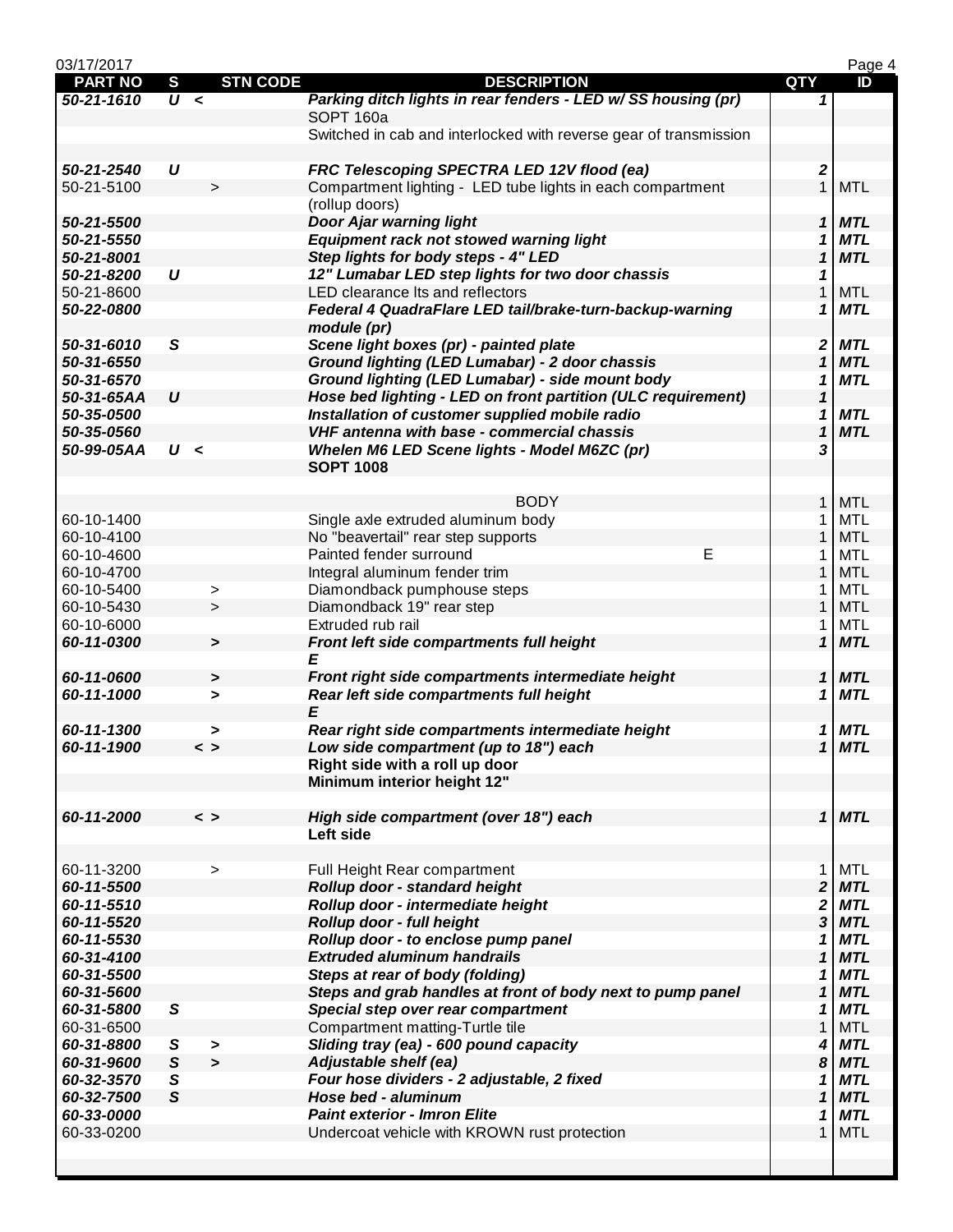| 03/17/2017     |                  |                       |                                                                |                | Page 5     |
|----------------|------------------|-----------------------|----------------------------------------------------------------|----------------|------------|
| <b>PART NO</b> | S                | <b>STN CODE</b>       | <b>DESCRIPTION</b>                                             | QTY            | ID         |
| 60-33-0600     |                  |                       | <b>Chassis wheels not painted</b>                              | 1              | <b>MTL</b> |
| 60-33-1000     |                  |                       | Paint pump and plumbing job colour                             | $\mathbf{1}$   | <b>MTL</b> |
| 60-33-1500     |                  |                       | Buffed finish compartment interior                             | 1              | <b>MTL</b> |
| 60-33-2200     |                  |                       | Lettering - 80 letters up to 3" tall - 3 colour                | 1              | <b>MTL</b> |
| 60-33-3100     |                  |                       | Reflective stripe - 6" white                                   | 1              | <b>MTL</b> |
| 60-33-311A     | $\boldsymbol{U}$ |                       | "S" ribbon and special graphics in striping                    | 1              |            |
| 60-33-3310     |                  |                       | Reflective stripe - red and yellow chevron at rear             | 1              | <b>MTL</b> |
| 60-33-3500     | S                |                       | Tarp over hose bed - black                                     | 1              | <b>MTL</b> |
| 60-33-4700     |                  |                       | No crosslay preconnects on vehicle                             | 1              | <b>MTL</b> |
|                |                  |                       | E                                                              |                |            |
| 60-40-4500     |                  | $\checkmark$          | 6" Hose tray - side mount (ea)                                 | 1              | <b>MTL</b> |
|                |                  |                       | Install on Zico Ladder Rack - for 10' suction hose 80-11-5000. |                |            |
|                |                  |                       |                                                                |                |            |
| 60-40-5500     |                  | $\checkmark$          | Suction hose tube (each) with door                             |                | $2$ MTL    |
|                |                  |                       | To be completely enclosed                                      |                |            |
|                |                  |                       | For 13' suction hoses 80-11-50AA                               |                |            |
|                |                  |                       | Smooth painted doors with lift and turn latch, chevron         |                |            |
|                |                  |                       | applied to doors                                               |                |            |
|                |                  |                       | Door to be wired to door ajar warning light                    |                |            |
|                |                  |                       |                                                                |                |            |
|                |                  |                       |                                                                |                |            |
| 60-40-8500     |                  | >                     | Tail light box Fire Extinguisher tubes (pr)                    | 2              | <b>MTL</b> |
| 60-40-851A     | U <              |                       | Adjustment bracket 1006-Y to hold extinguisher in tube         | $\overline{2}$ |            |
|                |                  |                       | 60-40-8500                                                     |                |            |
|                |                  |                       | <b>SOPT 1007</b>                                               |                |            |
|                |                  |                       |                                                                |                |            |
| 60-41-1015     |                  |                       | Pike Pole tube in suction hose tube                            | $\overline{2}$ | <b>MTL</b> |
| 60-41-1500     |                  |                       | Attic ladder tube with rear door                               | 1              | <b>MTL</b> |
| 60-41-9000     |                  | $\blacktriangleright$ | Zico electric Ladder Access system                             | 1              | <b>MTL</b> |
| 60-41-9010     | S                |                       | ZICO LAS switched at right side pump panel                     | 1              | <b>MTL</b> |
| 60-41-9100     |                  |                       | <b>Manual locking system for LAS</b>                           | 1              | <b>MTL</b> |
| 60-99-05AA     | U <              |                       | <b>Bar Storage Tube</b>                                        | 1              |            |
|                |                  |                       | There shall be a storage tube for the bar 80-13-1500 located   |                |            |
|                |                  |                       | under the right side fender top adjacent to the attic ladder.  |                |            |
|                |                  |                       |                                                                |                |            |
|                |                  |                       | <b>INSTRUMENTATION</b>                                         | 1              | <b>MTL</b> |
| 70-11-0000     |                  |                       | Warning Label on Pump Operator's Panel                         | 1              | <b>MTL</b> |
| 70-11-0501     | S                |                       | Side mount instrument panel with rollup door LS only           | 1              | <b>MTL</b> |
| 70-11-1500     |                  |                       | <b>Stainless steel instrument panels</b>                       | 1              | <b>MTL</b> |
| 70-11-3200     |                  |                       | <b>Colour coded tags</b>                                       | 1              | <b>MTL</b> |
| 70-11-4500     |                  |                       | Diamondback grip type panel hood step right side               | 1              | <b>MTL</b> |
| 70-11-5100     |                  |                       | Open storage at rear top of pump house                         | 1              | <b>MTL</b> |
| 70-11-5500     |                  |                       | Right side tread plate pump access door                        | 1              | <b>MTL</b> |
| 70-11-7500     |                  |                       | <b>Heat pan-aluminum</b>                                       | 1              | <b>MTL</b> |
| 70-11-8000     |                  |                       | <b>Heater in pump compartment</b>                              | 1              | <b>MTL</b> |
| 70-20-1500     | S <              |                       | 2-1/2" pressure gauge - dual face 0-300                        | 8              | <b>MTL</b> |
|                |                  |                       | Pressure to be 0-300 PSI                                       |                |            |
|                |                  |                       | Gauge to be no more than 6" from edge of the gauge to the      |                |            |
|                |                  |                       | center of the control.                                         |                |            |
|                |                  |                       |                                                                |                |            |
|                |                  |                       |                                                                |                |            |
| 70-20-3300     |                  |                       | <b>FRC InControl Governor Control</b>                          | $\mathbf{1}$   | <b>MTL</b> |
| 70-20-3500     |                  |                       | Electric water level gauge on pump panel, Class One            | 1              | MTL        |
| 70-20-3610     |                  |                       | Remote PSTANK water level indicators each side, rear with      | $\mathbf 1$    | <b>MTL</b> |
|                |                  |                       | driver<br>E                                                    |                |            |
| 70-20-6500     |                  |                       | Test gauge panel                                               | $\mathbf{1}$   | <b>MTL</b> |
| 70-20-7500     |                  |                       | Heat exchanger control valve                                   | 1              | <b>MTL</b> |
| 70-21-1600     | $\mathsf{s}$     |                       | <b>Electric Foam Level gauge not requested</b>                 | 1              | <b>MTL</b> |
| 70-21-2100     |                  | >                     | <b>PTO Hourmeter</b>                                           | 1              | <b>MTL</b> |
| 70-21-5500     |                  |                       | <b>Panel readout for Battery Conditioner</b>                   | 1              | <b>MTL</b> |
| 70-99-10AA     | U <              |                       | Firecom wireless headset - UHW-1                               |                |            |
|                |                  |                       | SOPT 342 - Custom Communications will wire in interface,       |                |            |
|                |                  |                       | etc.                                                           |                |            |
|                |                  |                       |                                                                |                |            |